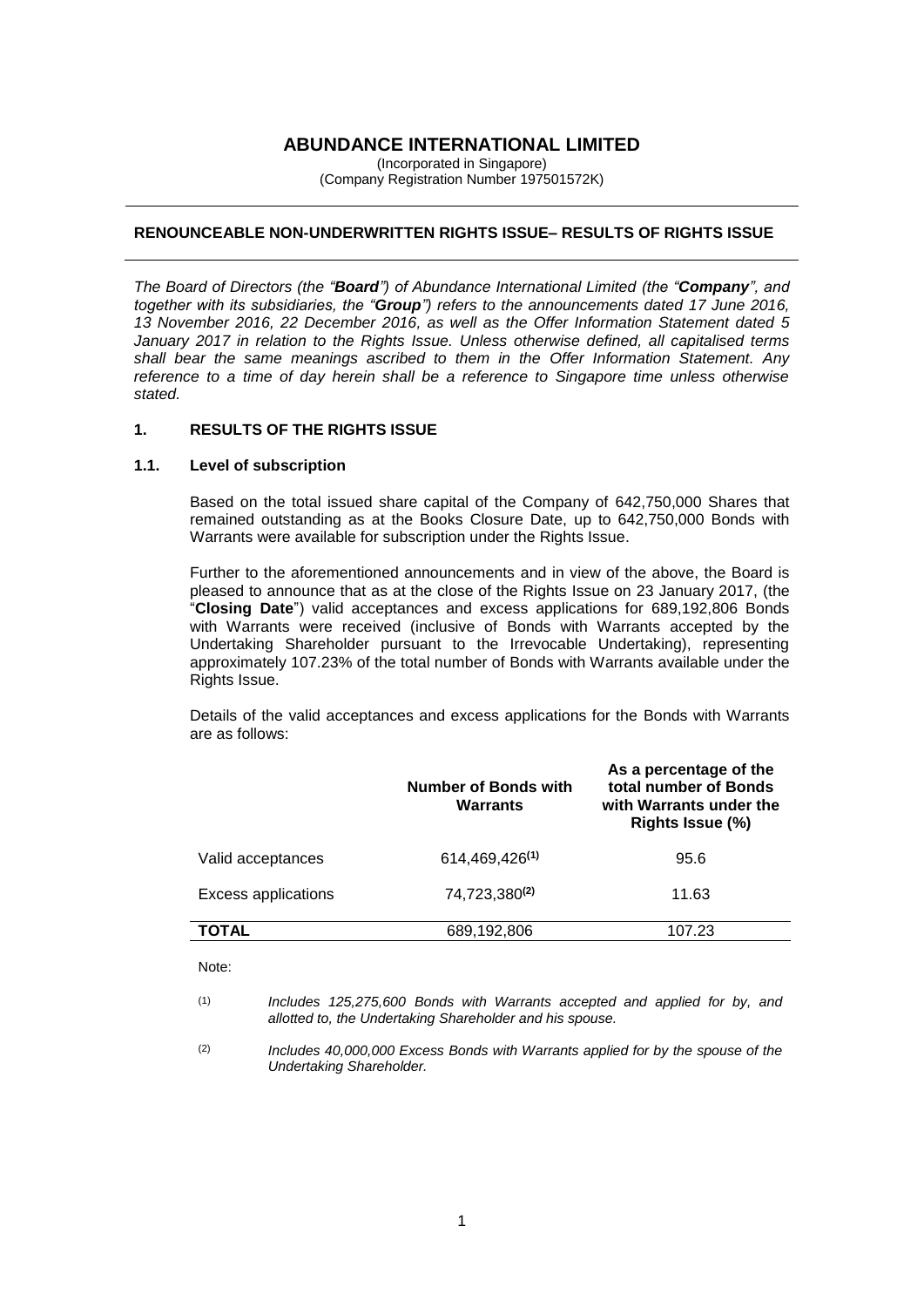# **1.2. Excess Applications**

The provisional allotments of 28,280,574 Bonds with Warrants which were not validly accepted or subscribed, for any reason, by Entitled Shareholders and/or their renouncees and/or Purchasers under the Rights Issue were allotted to satisfy Excess Applications.

In the allotment of Excess Bonds with Warrants, in compliance with the obligations under the Listing Manual, the Company had given preference to Shareholders for the rounding of odd lots, and Directors and Substantial Shareholders who have control or influence over the Company in connection with the day-to-day affairs of the Company, or the terms of the Rights Issue, or have representation (direct or through a nominee) on the Board, as well as the Undertaking Shareholder (and his Associates) had ranked last in priority for the rounding of odd lots and allotment of the Excess Bonds with Warrants. Therefore, no Excess Bonds with Warrants were allotted to the spouse of the Undertaking Shareholder.

## **1.3. Allotment and issue of Bonds with Warrants**

In the case of Entitled Depositors, Purchasers, Entitled Scripholders and their renouncees (who have furnished valid Securities Accounts numbers in the relevant form(s) comprised in the PAL) with valid acceptances and/or successful applications for Excess Bonds with Warrants, bond certificate(s) and warrant certificate(s) representing such number of Bonds with Warrants have been registered in the name of CDP or its nominee and despatched to the CDP and CDP will thereafter credit such number of Bonds with Warrants to their relevant Securities Accounts. CDP will then send to the relevant subscribers by ordinary post and at their own risk, to their respective mailing addresses in Singapore as maintained with CDP, a notification letter stating the number of Bonds with Warrants that have been credited to their respective Securities Accounts.

In the case of Entitled Scripholders and their renouncees with valid acceptances and/or successful applications of Excess Bonds with Warrants and who have, *inter alia*, failed to furnish or furnished incorrect or invalid Securities Account numbers in the relevant form comprised in the PAL, bond certificate(s) and warrant certificate(s) representing such number of Bonds with Warrants will be sent to such Entitled Shareholders by ordinary post, at their own risk, to their mailing addresses in Singapore as maintained with the Share Registrar.

#### **1.4. Net proceeds from the Rights Issue**

The Company has raised net proceeds of approximately S\$8,180,000 (after deducting estimated expenses of approximately S\$81,000 and the offset of approximately S\$2,023,000 as amounts owing to Mr Sam Kok Yin and Mr Shi Jiangang) from the Rights Issue ("**Net Proceeds**"). In line with the information disclosed in the Offer Information Statement, the Company intends to utilise the Net Proceeds as follows:

| S/N                                                            | <b>Use of Proceeds</b>                                                                               | $\%$       | (S\$'000)      |
|----------------------------------------------------------------|------------------------------------------------------------------------------------------------------|------------|----------------|
|                                                                | Repayment of amounts owing incurred<br>by the printing business                                      | 20% to 30% | 1,636 to 2,454 |
| 2                                                              | Working capital for its new chemical<br>and investment related businesses and<br>future acquisitions | 70% to 80% | 5,726 to 6,544 |
| proceeds arising from the Rights<br><b>Net</b><br><b>Issue</b> |                                                                                                      |            | 8.180          |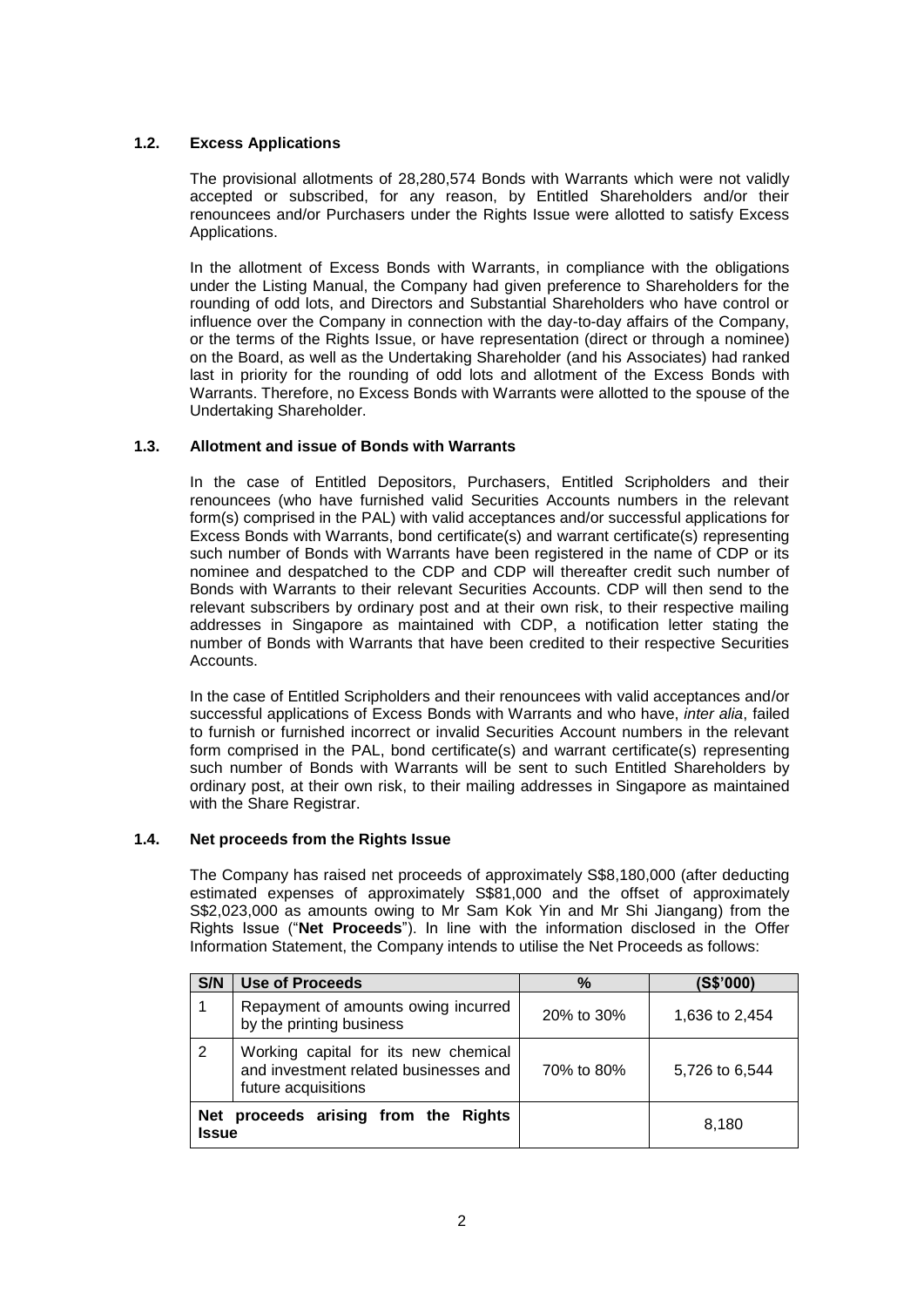Pending the deployment of the Net Proceeds for the purposes mentioned above, the Net Proceeds may be deposited with banks and/or financial institutions, used for investment in short-term money market instruments and/or marketable securities, or used for any other purposes on a short-term basis, as the Directors may, in their absolute discretion, deem appropriate in the interest of the Company.

The Company will make periodic announcements on the utilisation of the Net Proceeds from the Rights Issue, as the funds from the Rights Issue are materially disbursed and provide a status report on the use of the Net Proceeds from the Rights Issue in the Company's annual report.

#### **2. REFUND FOR INVALID OR UNSUCCESSFUL ACCEPTANCES AND EXCESS APPLICATIONS**

Where any acceptance for the Bonds with Warrants and/or application for Excess Bonds with Warrants is invalid or unsuccessful, the amount paid on acceptance or application, or the surplus application monies, as the case may be, will be refunded to the relevant applicant by CDP on behalf of the Company (in the case of Entitled Depositors) or the Company (in the case of Entitled Scripholders) without interest or any share of revenue or other benefit arising therefrom within fourteen (14) days after the Closing Date by any one or a combination of the following:

- (a) where the acceptance and/or application had been made through Electronic Applications through an ATM, by crediting the relevant applicant's bank account with the relevant Participating Bank at the relevant applicant's own risk, the receipt by such bank being a good discharge to the Company and CDP of their obligations, if any, thereunder;
- (b) where the acceptance and/or application had been made through the Share Registrar, by means of a crossed cheque drawn in Singapore currency on a bank in Singapore and sent by ordinary post at the relevant applicant's risk to the relevant applicant's mailing address as recorded with the Share Registrar; and/or
- (c) where the acceptance and/or application had been made through CDP, by means of a crossed cheque in Singapore currency drawn on a bank in Singapore and sent by ordinary post at the relevant applicant's own risk to the relevant applicant's mailing address as maintained with CDP or in such other manner as they may have agreed with CDP for the payment of any cash distributions, as the case may be.

## **3. TRADING OF ODD LOTS OF WARRANTS**

The Warrants will be traded in board lots of one hundred (100) Warrants in the ready market. Shareholders who hold odd lots (i.e. less than one hundred (100) Warrants) and who wish to trade in odd lots on Catalist may do so on the unit share market of the SGX-ST. Shareholders should note that the market for trading of such odd lots of Warrants may be illiquid.

# **4. LISTING OF WARRANTS**

The 642,750,000 Bonds with Warrants have been allotted and issued on 31 January 2017 and the Company expects such Bonds with Warrants to be credited into the relevant Securities Accounts on or about 1 February 2017.

The Warrants are expected to be listed and quoted on the Official List of the SGX-ST with effect from 9.00 a.m. on or about 2 February 2017. The listing and quotation notice granted by the SGX-ST on 11 November 2016 is not to be taken as an indication of the